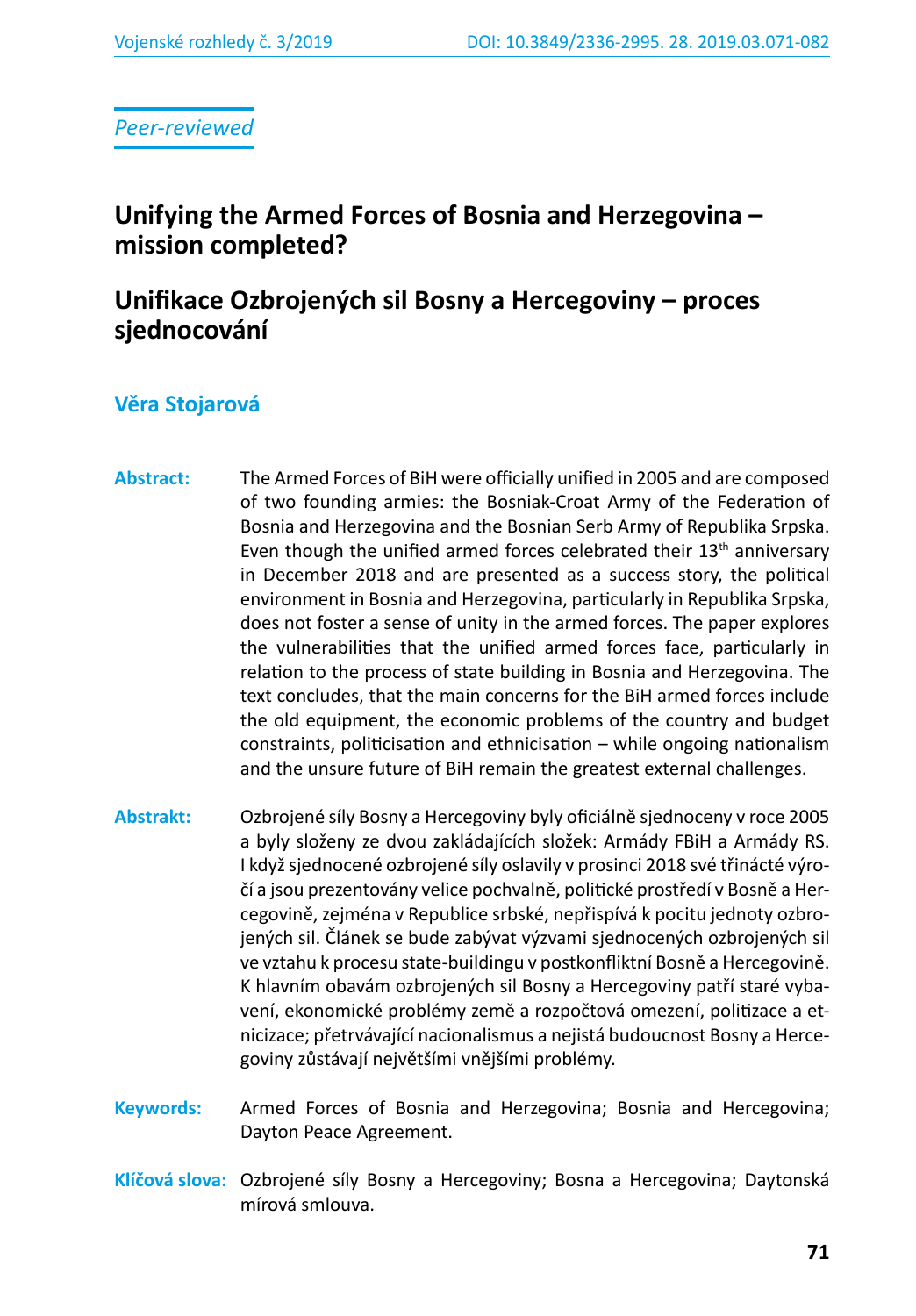### **INTRODUCTION**

The outcome of the war in Bosnia and Herzegovina (BiH) was *de facto* a divided country and a divided military, and the prospect of unifying the three ethnically-based armies into a single command and control structure seemed utopian. However, the existence of three separate armies was not only a heavy burden for the country's budget, but meant that the units which had fought against each other during the conflict remained separate and would never be able to fight under a unified command. The continuous violence towards returnees, ongoing weapons smuggling and the protests of civilians unhappy with the economic and political transition, helped to strengthen the efforts for demobilisation, cutting the army budgets and final unification. International actors (OHR, OSCE and Nato in particular) helped BiH to establish the Ministry of Defence in 2004 and the unified Armed Forces of Bosnia and Herzegovina (AFBiH) in 2006. This was probably the greatest achievement in post-Dayton Bosnia and Herzegovina. BiH determined to reduce its military personnel drastically; to unify the armed forces; and to join the Partnership for Peace programme with the final goal of Nato accession. The process of unifying the armed forces was concluded 13 years ago. The question remains of whether the process was successful and whether it is possible to speak of unified armed forces under a unified command; and exclude armed conflict in future.

Existing scholarly accounts of security reform in Bosnia and Herzegovina suggest that a unified military in the country is still an oxymoron. The paper looks closely at the phenomenon of the Armed Forces of Bosnia and Herzegovina and tries to assess the challenges they face. The text also looks at the nexus between the AFBiH and the security of Bosnia and Herzegovina itself and of the region at large. The primary legislation dealing with the defence sector was used as a primary source; several country analyses by different authors were used as secondary sources. Multiple semi-structured interviews with security experts from the Balkan region were undertaken and several surveys undertaken to obtain a better understanding of the issue. My argument is that the Armed Forces of BiH are far from unified and, unless the country unites, the military cannot be expected to do so. The paper is structured as follows: in the first part the process of unifying the Armed Forces of BiH is outlined; the second section is devoted to BiH's Nato membership aspirations and AFBiH's engagement in the country and abroad; while the third section is devoted to the political, social, economic and other challenges faced by the BiH military.

#### **1 PROCESS OF UNIFICATION OF THE ARMED FORCES OF BIH**

The Dayton Peace Agreement did not only bring an end to the armed conflict but also resulted in spontaneous demobilisation. Some 370,000 troops under arms (out of an estimated 430,000) left the armed forces in the subsequent five years. The planned demobilisation started three years later. In 1999, the budget for military expenditure was drastically cut by 39% over the years 1999/2000 and both entities – the Federation of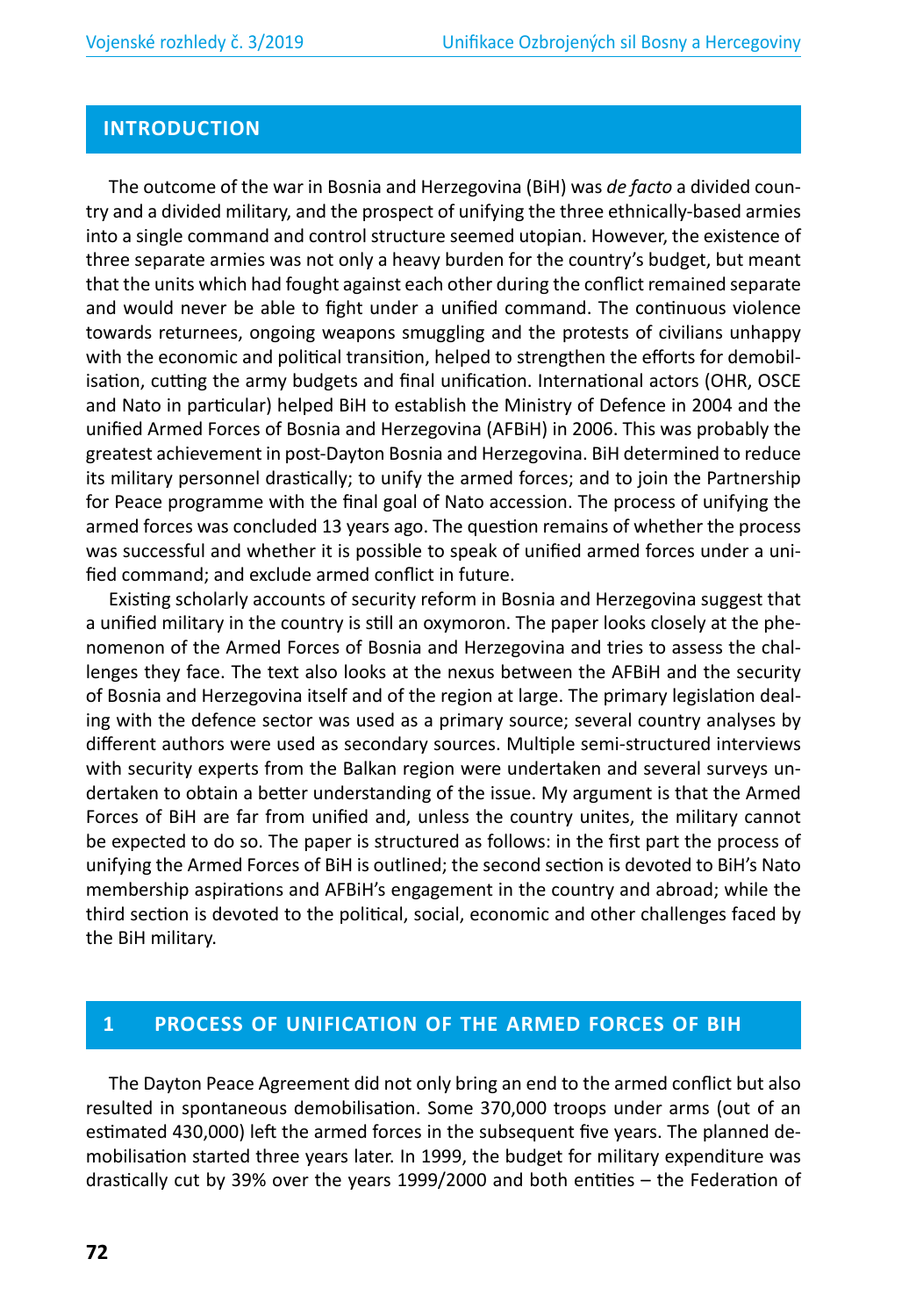BiH and Republika Srpska (RS) – agreed to reduce military personnel by 15% in 1999 and by another 15% the year after. By 2004, both armies had cut their forces to a combined total of approximately 24,000 active-duty soldiers, supported by some 15,000 reservists and as shown in the graph, in 2016, the army was down to the current 10,5000 soldiers.



**Figure 1:** Armed forces personnel, BiH 1996-2016

The Dayton Peace Agreement left the country more divided than it was before the war. It was not just the country that was divided; there were de facto three separate armies in Bosnia and Herzegovina – Bosnian Croat, Muslim (Bosniak) and Bosnian Serb – which were integrated neither structurally nor operationally, with no cooperation between them whatsoever. The international community strove for unification at the level of the single state, but the memories of war were still fresh and the judicial proceedings related to war crimes perpetrated by one of the armies were still ongoing. It was as late as 2004 when the International Court for the former Yugoslavia ruled that the massacre of the male inhabitants of the Srebrenica enclave by the Army of Republika Srpska (*Vojska Republike Srpske, VRS*) constituted a crime of genocide under international law; the ruling was then upheld by the International Court of Justice in 2007. In spring 2019, Bosnian Serb general Ratko Mladić was sentenced to life in prison for crimes against humanity committed during the Bosnian conflict, *inter alia* in Srebrenica. Milorad Dodik, Serbian member of the tripartite BiH presidency and prominent long-term politician in RS, has repeatedly downplayed the Srebrenica massacre, most recently in spring 2019 calling it a "fabricated myth"; other Bosnian Serb politicians also denied the genocide, including Mladen Grujičić, the current mayor of Srebrenica. Republika Srpska set up a commission to establish the "truth" of what occurred; the memories of war were still fresh and present. RS politicians repeatedly claimed there was no will to have joint or unified armed forces and the effort of the international community to establish a single military body in Bosnia and Herzegovina seemed utopian. Some even claimed that the time had come to recognise the reality of a divided country and a divided military.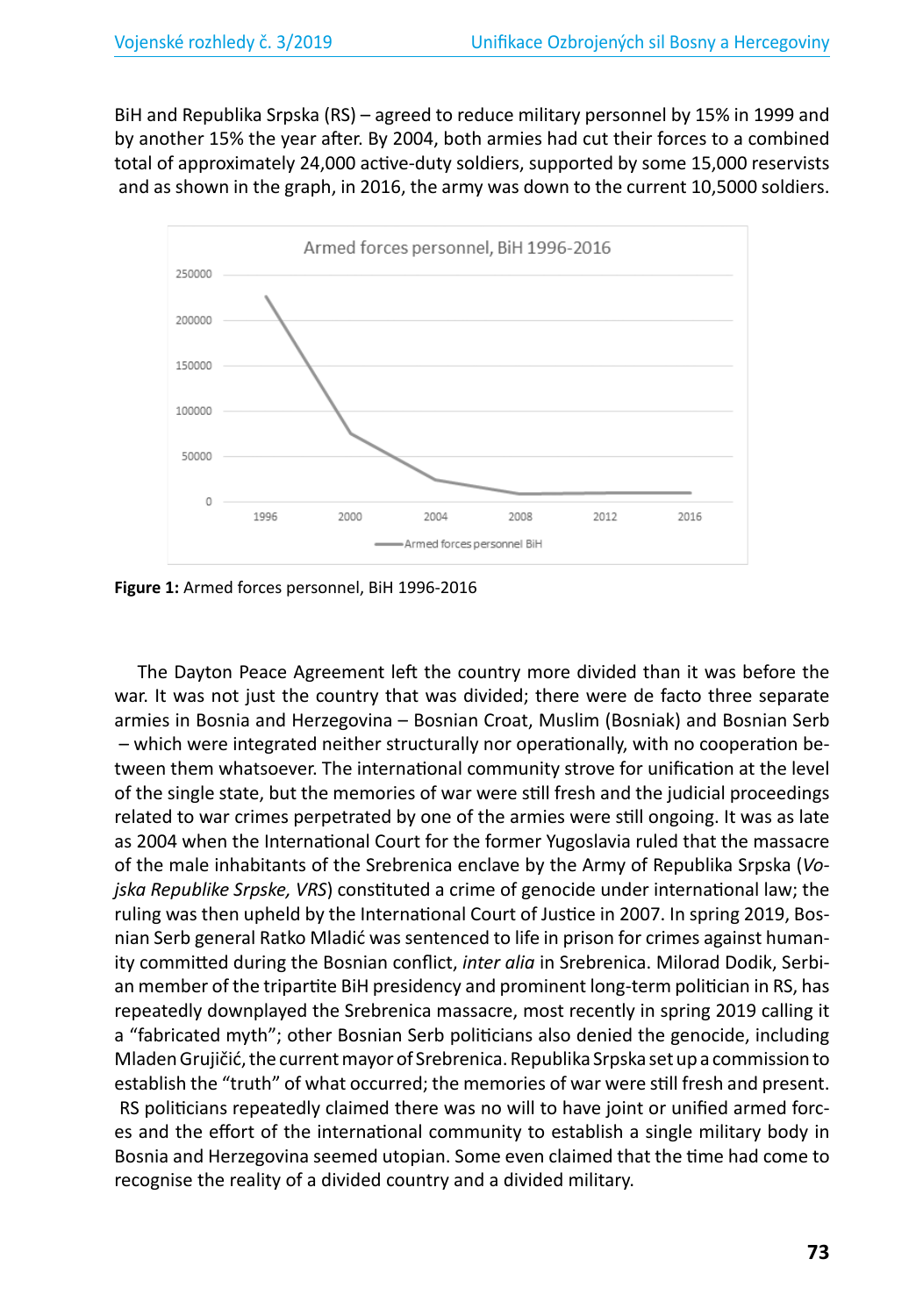

**Figure 2:** The post-Dayton Command Structure in BiH

International pressure helped the process of unification. In 2003, a Commission for Defence Reform was established, and the first law necessary for a single ministry of defence for BiH was adopted. State-level parliamentary oversight was created through the establishment of a Defence and Security Committee in the BiH Parliamentary Assembly; on the basis of the Commission's work,**<sup>1</sup>** the White Paper on BiH Defence was released in 2005, and further defence legislation was adopted.**2** In 2004, the first-ever joint collective exercise was conducted between the Army of RS and the Army of FBiH and the whole process of unification was completed around 2006. Thus, the three armies that had fought each other were turned into a single multi-ethnic military force, serving the state of BiH rather than any particular entity or any of BiH's three constituent peoples. BiH abolished conscription in 2006 and, in the same year, the presidency defined the size, structure and locations of the newly created AFBiH.**<sup>3</sup>**

|         | <b>Bosnian Serb</b> | <b>Muslim</b> | <b>Bosnian Croat</b> | Other     | Total   |
|---------|---------------------|---------------|----------------------|-----------|---------|
| 1992/93 | 67,000              | 50,000        | 50,000               |           | 167,000 |
| 1995/96 | 75,000              | 92,000        | 50,000               |           | 217,000 |
| 2000/01 | 30,000              | 30,000        | 10,000               |           | 70,000  |
| 2013    | 3,533 (33.6%)       | 4,826 (45.9%) | 2,084 (19.8%)        | 74 (0.7%) | 10,450  |
| 2016    | 3,528 (33.6%)       | 4,820 (45.9%) | 2,079 (19.8%)        | 73 (0.7%) | 10,500  |

**Figure 3:** Military Forces in Bosnia and Hercegovina 1992-2013

**<sup>1</sup>** KOMISIJA ZA REFORMU ODBRANE. *OSBiH: Jedna vojna sila za 21. vijek*. Izvještaj 2005. Sarajevo. http:// www.mod.gov.ba/files/file/dokumenti/Izvjestaj-2005-bs.pdf.

**<sup>2</sup>** MINISTARSTVO ODBRANE. *Bijela knjiga odbrane Bosne i Hercegovine*. Sarajevo, Juni 2005, http://www. mod.gov.ba/files/file/dokumenti/Bijela-knjiga-bs.pdf; MINISTARSTVO ODBRANE. Vojna doktrina. Sarajevo undated http://www.mod.gov.ba/files/file/dokumenti/vojnadoktrina/vojnadoktrina. pdf. All documents related to defence in BiH are available at http://www.mod.gov.ba/dokumenti/ odbrambeni\_dokumenti/?id=21743.

**<sup>3</sup>** MAXWELL, R., OLSEN, J.A. *Destination NATO. Defence Reform in Bosnia and Herzegovina 2003-13.* Royal United Service Institute for Defence and Security Studies 2013. https://jfcnaples.nato.int/hqsarajevo/ page14313506/destination-nato-english.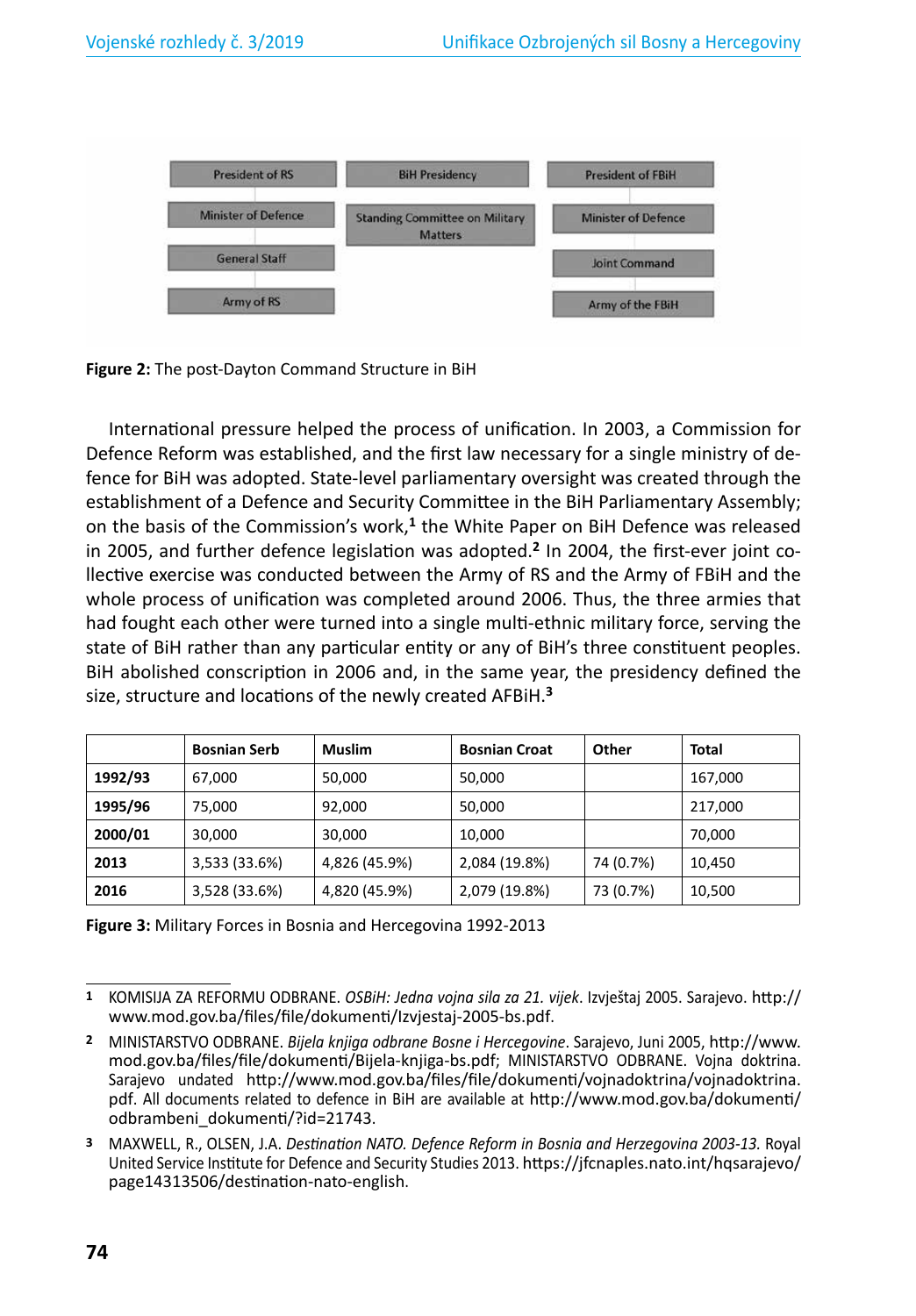The AFBiH is not a large military force and according to the latest figures (2018), it has just over 10,000 active-duty soldiers, 1,000 civilians and 5,000 reservists. The composition of the armed forces is based on quotas which are linked to the 1991 census. The current military body consists of more than 3,000 Serbs, almost 5,000 Muslims and over 2,000 Croats. The statistics from 2014 show that women make up 6.6% of the AFBiH personnel. Women serving in the ranks of the AFBiH are mostly graduates of civilian schools, and obtained further military education through various individual and institutional education programmes.

The armed forces consist of army, air force and air defence units. The branches of the AFBiH are: Infantry, Artillery, Air Defence, Armoured Mechanised Units, Aviation, Engineering, Communications, NBC protection, Electronic Surveillance and Defence, Air Surveillance and Rapid Response and Military Intelligence. Compared with other armed forces in the region, the AFBiH is small, and similar in size to the armed forces of Slovenia (approx. 7,300 personnel).



Figure 4: Command and Control of the Armed Forces of BiH<sup>4</sup>

The military structure is divided into operational and administrative commands, while all of the command structures are multi-ethnic. The mono-ethnic infantry battalions are incorporated into brigades that include battalions from all three constituent nations with the requirement that each ethnicity makes up at least 10% of the units.**<sup>5</sup>** The mission of AFBiH is defined as: ensuring the sovereignty, territorial integrity, political independence and international legal status of BiH, promoting the BiH foreign policy goals, meeting the international commitments of BiH, and protecting BiH nationals. The tasks of the AF-BiH are listed as: participating in collective security operations, peace and self-defence

**<sup>4</sup>** MINISTARSTVO ODBRANE BIH. *Bjela knjigao dbrane Bosne i Hercegovine*. Sarajevo 2005. http://www.mod.gov.ba/files/file/dokumenti/Bijela-knjiga-bs.pdf.

**<sup>5</sup>** BASSUENER, K. *The Armed Forces of Bosnia and Herzegovina: Unfulfilled promise*. Berlin /Sarajevo 2015.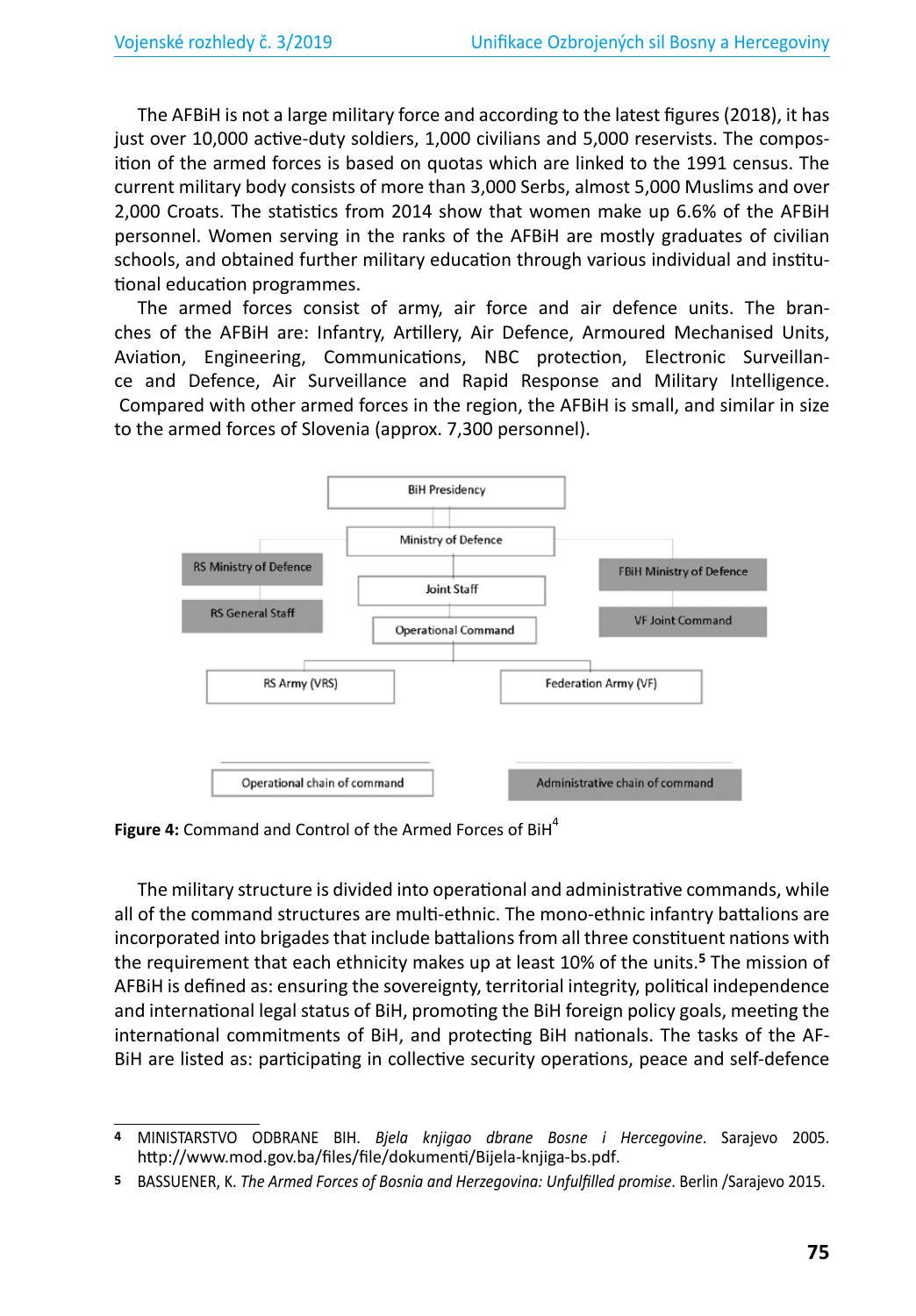support operations, including the fight against terrorism, providing military defence to BiH and its citizens in case of attack, assisting the civilian authorities in response to natural and other disasters and catastrophes, clearing landmines in BiH, and meeting Bi-H's international commitments**<sup>6</sup>**

### **2 NATO MEMBERSHIP ASPIRATIONS AND AFBIH ENGAGEMENT IN BIH AND ABROAD**

Nato played a key role in stabilising Bosnia and Herzegovina in the post-conflict era, through the deployment of peace-keeping forces over a nine-year period from 1995- 2004 until primary responsibility was handed over to the European Union (EU). In 2003, the Presidency of BiH expressed readiness to engage in the process of Euro-Atlantic integration and actively contribute to collective security. The message consisted of a commitment to include BiH in European and Euro-Atlantic integration and in the Partnership for Peace programme, and to implement the required defence system reforms and reorganisation of the armed forces.**<sup>7</sup>** Nato membership was identified as one of the priorities of foreign policy, as indicated in the Bosnia and Herzegovina Defence White Paper.

In 2006, BiH joined the Partnership for Peace (PfP) programme. An Individual Partnership Action Plan (IPAP) was agreed with Nato in 2008; its goal was to bring together all the cooperation mechanisms through which the country interacts with the Alliance, sharpening the focus of activities to better support domestic reform efforts. Two years later, BiH was invited to join the Membership Action Plan; in 2018, Alliance foreign ministers decided that Nato was ready to accept the submission of the country's first Annual National Programme.**<sup>8</sup>** Nato keeps a military headquarters in Sarajevo to assist the Bosnian authorities with reforms related to the PfP and Nato integration; its secondary goal is to provide logistics and other support to the EU. BiH has also established a diplomatic mission at Nato Headquarters as well as a liaison office at the Supreme Headquarters Allied Powers Europe (Shape).

From a historical perspective, the relationship between BiH and Nato is unique. Integration with Nato and membership of PfP was not viewed positively by all three ethnic groups, particularly the Serbs, and certainly not as a historical milestone, which is how it has been presented. Nevertheless, without the prospect of Nato membership or international pressure behind the effort, the country would by no means be willing and able to unify its armed forces and to create an integrated defence system for the whole of Bosnia and Herzegovina.

**<sup>6</sup>** MINISTARSTVO ODBRANE I ORUŽANE SNAGE BOSNE I HERCEGOVINE. *Brošura.* Sarajevo 2015, http:// www.mod.gov.ba/foto2015/1809-Bosanski%20jezik-.pdf.

**<sup>7</sup>** DEFENCE REFORM COMISSION. *Put u partnerství za mir: Izveštaj komisije za reformu u oblasti odbrane.* Sarajevo 2003. http://www.mod.gov.ba/files/file/dokumenti/Partnerstvo-za-mir-bs.pdf.

**<sup>8</sup>** NATO. *Relations with Bosnia and Herzegovina*. 2008. https://www.nato.int/cps/en/natohq/ topics\_49127.htm.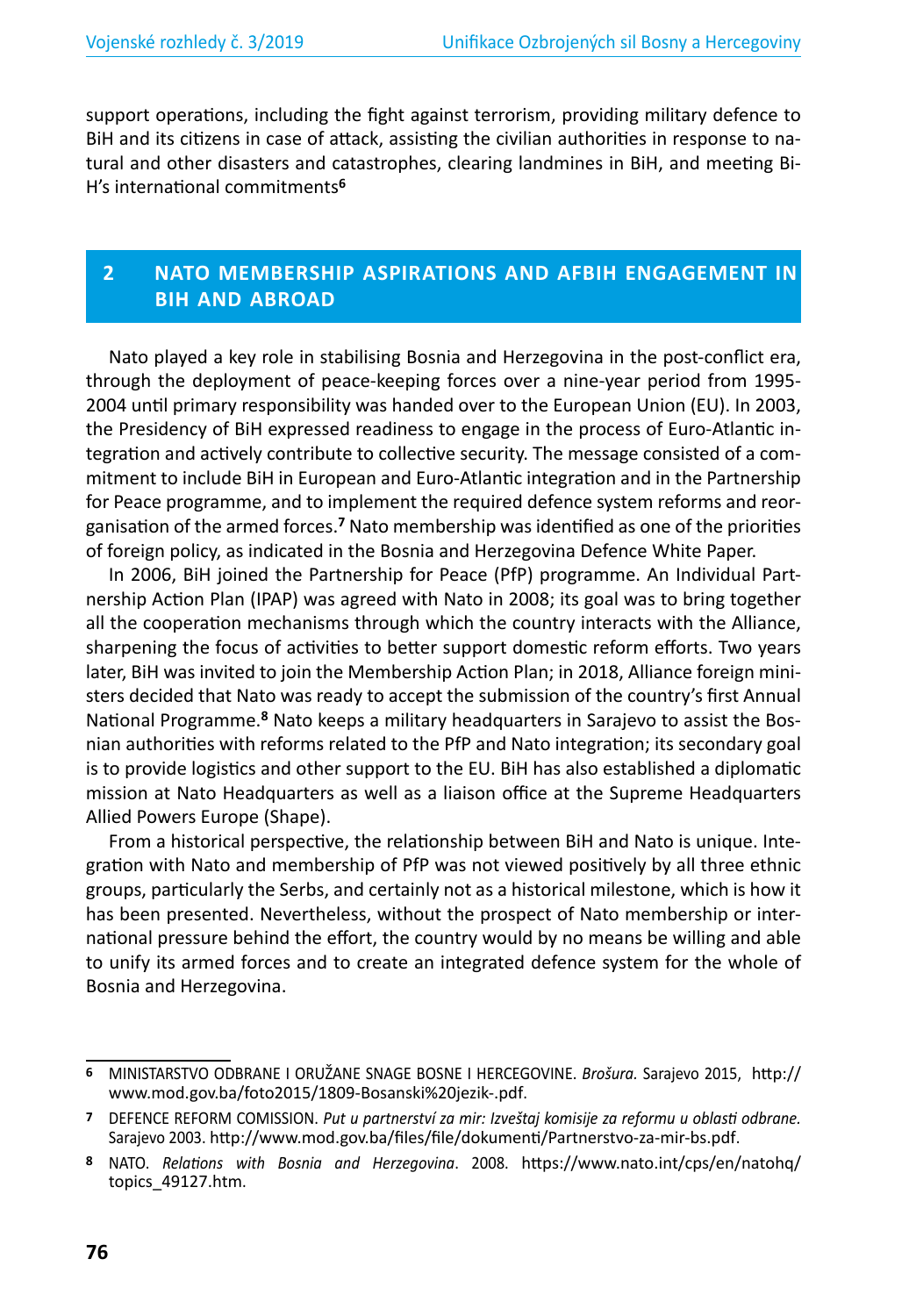Despite all of these impediments, the AFBiH has performed admirably both at home and abroad in peace-keeping operations. Even prior to unification, the AFBiH was deployed in Iraq as an all-volunteer force in early 2006. Since 2009, BiH has contributed to the Nato-led International Security Assistance Force (ISAF) in Afghanistan as part of the German and Danish contingents and, following the disbanding of ISAF at the end of 2014, its military has been part of Nato's Resolute Support Mission (RSM) to provide further training, advice and assistance for the Afghan security forces (63 troops out of a total of 17,034 provided by 39 contributing nations).**<sup>9</sup>** The AFBiH also performed well during the 2014 flood emergency, saving the lives and property of BiH citizens. Their effort was praised and their reputation enhanced after the floods. The AFBiH worked closely with EUFOR which provided them with helicopters to evacuate people, was involved in delivering humanitarian aid and in clean-up activities. However, the natural disaster also showed the military's deficiencies in equipment, training and preparation for situations of this kind.**10** Another challenge that AFBiH has been facing is demining, since landmines are still killing people in BiH.

## **3 CHALLENGES FOR THE AFBIH**

### **3.1 Internal challenges**

One of the first issues the armed forces had to face was property and equipment. The only defe3nce premises controlled directly by the state of BiH were the offices occupied by the MoD, Joint Staff and Operational Command, and the only equipment consisted of the weapons, ammunition and vehicles deployed in Iraq. Everything else was controlled by the entities (Federation of BiH and Republika Srpska) and was of a scale suitable for much larger forces than AFBiH. Finally it was agreed that the real estate (required for defence purposes) would be transferred from the entities to the state. The arms, weapons and equipment (AWE) became the subject of heated discussions, as the international community did not want them to fall into the wrong hands.

In 2008, it was finally agreed that BiH should comply with its obligations under international law to minimise the proliferation of AWE, and that weapons and equipment would become state property, pending disposal of surplus items. Further discussion focused on the disposal of surplus AWE (an estimated 18,000 tons) – Bosnian policy-makers wanted

**<sup>9</sup>** NATO. *RSM. Key facts and figures*. 2019. https://www.nato.int/nato\_static\_fl2014/assets/pdf/ pdf\_2019\_03/20190305\_2019-03-RSM-Placemat.pdf.

**<sup>10</sup>** EUROPEAN COMMISION. *Floods in Bosnia and Herzegovina*. 2014. http://ec.europa.eu/echo/files/ news/bosnia\_herzegovina\_floods\_joint\_report\_en.pdf; HUSEINBASIC, S. *Floods in Bosnia and Herzegovina. Lessons to learn.* 2014. https://www.coe.int/t/dg4/majorhazards/activites/2014/ SamirHuseinbqsic\_BiH\_Floods.pdf.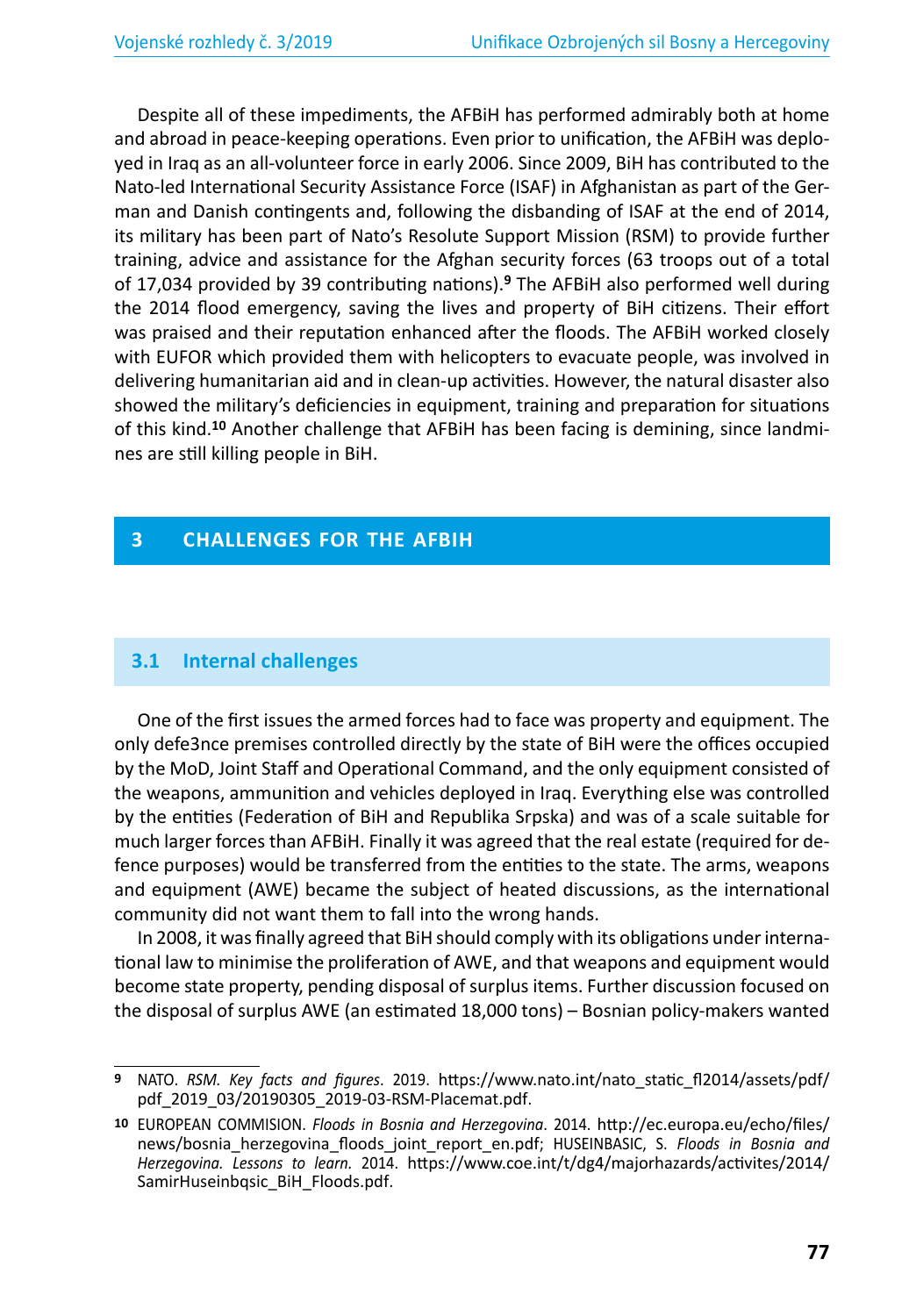this disposal to occur through sales, while the international community pressed consistently for the dismantling or destruction of surplus items. The final agreement was that the state should retain 20% of any profits from sale while the remaining 80% would go to the entity originally owning the AWE. This of course proved to be controversial and hard to implement given the mutual suspicions of both entities regarding the transparency of the disposal process and associated profits. Moreover, another problem, which will only emerge in time, is the age of the AWE which raises safety and security concerns, including the risk of leakage from storage sites due to the poor storage conditions.**<sup>11</sup>** The registration of immovable defence property was also a reason why Nato held up the accession process until 2018. Even though Nato decided to move forward, deciding not to allow Republika Srpska to block the whole process, the property must still be registered at the federal level for the Membership Action Plan to conclude.

Experts have emphasised that budget constraints have had an effect on the quality of equipment and training: "Only one-third of the engineering equipment is operational by peacetime standards, in a war situation it's a lot more."**<sup>12</sup>** Azra Mulahasanović, the OSCE senior public information officer, stated that "more than 90% of the allocated budget is spent on personnel costs (i.e., salaries), only a relatively small portion on maintenance, and almost nothing on procurement."**<sup>13</sup>** Selmo Cikotić, former minister of defence, also highlighted the lack of money: 'BiH's defence budget, which is around 1% of GDP, is not enough – it would have to be doubled to reach Nato standards in this regard."**<sup>14</sup>**

Some challenges for AFBiH also lie in the system as such and in structural changes. Marina Pendeš, who was appointed minister of defence in 2015, was charged with negligent performance of official duties and with forging documents in 2016. A year later, she was acquitted by the court of all charges and remained in post. Many experts agree that the continuing politicisation of the army is related not only to the positions in the MoD but also to key positions in the structure. Another problem is the constitutional setting, as the important posts are all appointed on an ethnic, rather than professional, basis and according to links to political parties. The practice of sending Serbs for supplementary training in Serbia, Croats to Croatia and Bosniaks to Turkey also reveals the persistent polarisation in the army ranks. Some of the experts also described ostentatious displays of religiosity for personal advancement. The evidence of religious/party patronage in the army emerged when it was leaked that the MoD was funding Hajj pilgrimages to Mecca and Orthodox devotional trips to Greece for some AFBiH members.**<sup>15</sup>** All of my interviewees stated that ethnic polarisation prevails and that "according to the information available to the general public, the army uses nationalistic flags, symbols, heraldic signs and also

**15** BASSUENER, K. *The Armed Forces of Bosnia and Herzegovina: Unfulfilled promise*. Berlin /Sarajevo 2015.

**<sup>11</sup>** MAXWELL, R., OLSEN, J.A. *Destination NATO. Defence Reform in Bosnia and Herzegovina 2003-13.* Royal United Service Institute for Defence and Security Studies 2013. https://jfcnaples.nato.int/hqsarajevo/ page14313506/destination-nato-english.

**<sup>12</sup>** BASSUENER, K. *The Armed Forces of Bosnia and Herzegovina: Unfulfilled promise*. Berlin /Sarajevo 2015.

**<sup>13</sup>** MULAHASANOVIĆ, Azra. Senior Public Officer at OSCE. Questionnaire via email, 26 March 2019, Sarajevo.

**<sup>14</sup>** CIKOTIĆ, Selmo. Former Minister of Defence. Questionnaire via email, 18 April 2019, Sarajevo.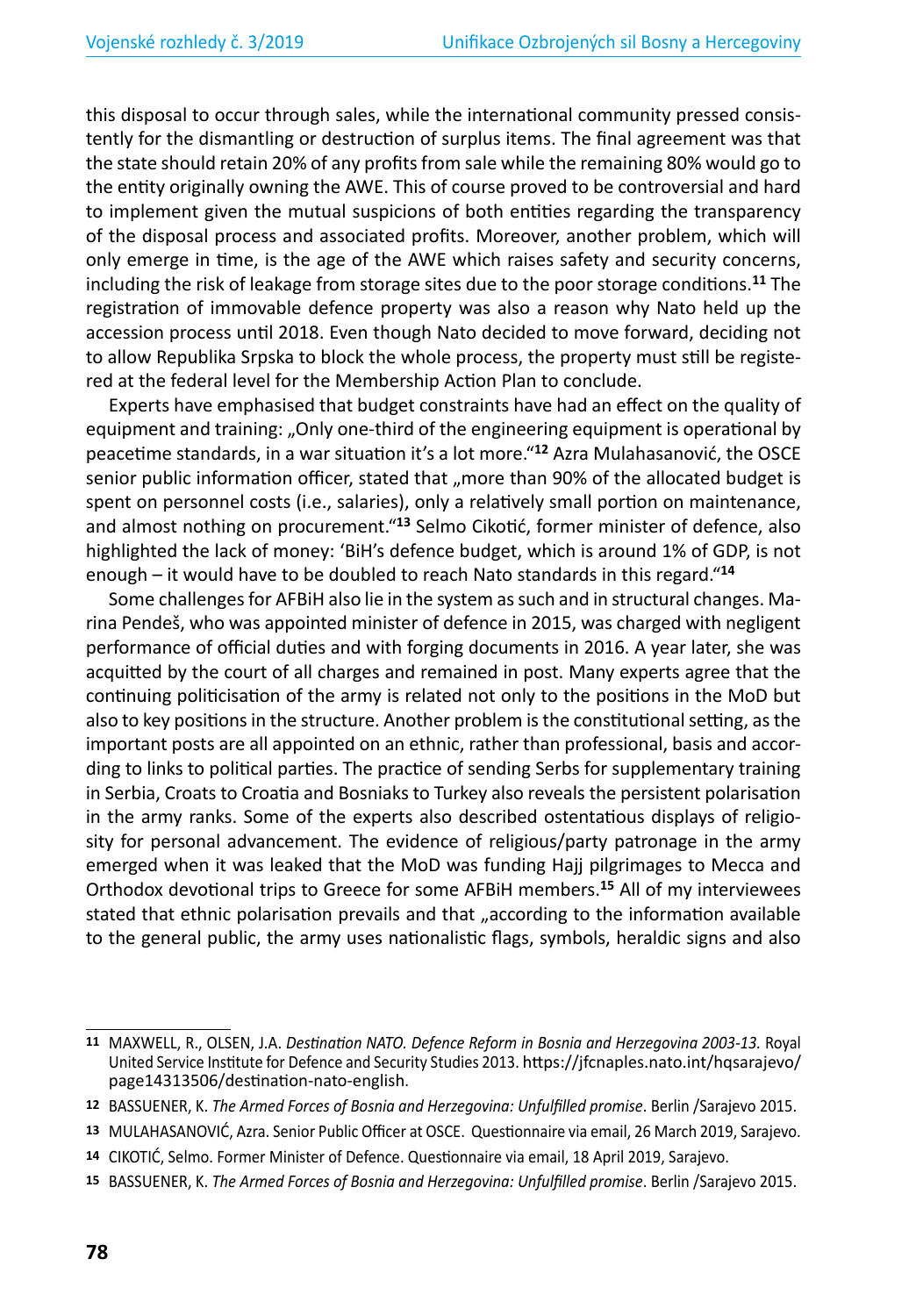the anthems of other states."**16** Most of the interviewees agreed that they could not imagine the AFBiH instigating destabilisation in BiH, though there was unanimous agreement that  $-$  should something trigger an armed conflict in BiH  $-$  "in this situation three national armies would again emerge as BiH is a much more divided society than in 1992".**<sup>17</sup>**

#### **3.2 External drivers – economy, politics and society**

Even though the representatives of BiH stress the progress made and the will for a peaceful future,**<sup>18</sup>** 24 years after signing the Dayton Peace Agreement, the country has not recovered from the impact of the war and is still facing the challenges of economic transition from a state economy to a free-market one. The budget constraints and the demobilisation of the army coincided with high unemployment and difficult re-integration of ex-combatants into civilian life. Their military background proved to be a disadvantage when seeking civilian jobs. The high unemployment rate has also been fed by the return of refugees and the minimal opportunities for returnees in the labour market. The grey market, unofficial economy and organised crime flourished while pension payments were delayed – this was made worse by the poor state of the economy overall. Last but not least, the country contributed to the export of mercenaries to other parts of the world (Bosniaks joined Chechen fighters in 2000 and assisted the Kosovo Liberation Army in 1999; Bosnian Serbs assisted Yugoslav security forces in Kosovo in 1998 and were also part of the White Legion in Zaire fighting on the side of President Mobutu Sésé Seko during the First Congo War in 1996).**<sup>19</sup>**

The political climate in Bosnia and Herzegovina has worsened since the Dayton Peace Agreement. The Peace Accords stopped the war which caused a great many casualties, but they also created a dysfunctional state, in which part of the population does not want to live and where mutual trust has not been established. The government of Republika Srpska has for years ruled out joining Nato and emphasised the 2017 Resolution on its military neutrality, pointing to the Nato air campaigns against RS and Serbia respectively during the 1990s. Dodik has been calling for the demilitarisation and neutrality of the country while misusing the AFBiH for political purposes. In early 2017, the US Department of the Treasury's Office of Foreign Assets Control introduced sanctions against Dodik, saying he posed a "significant threat to the sovereignty and territorial integrity of Bosnia and Herzegovina."**<sup>20</sup>** The sanctions block Dodik's access to assets and

**<sup>16</sup>** JOVICIĆ, Dragomir. Interview, October 2018, Sarajevo.

**<sup>17</sup>** JOVICIĆ, Dragomir. Questionnaire via email. 20 March 2019.

**<sup>18</sup>** Interview with Selmo Cikotić, former defence minister of BiH, 2013. Available at https://www.youtube. com/watch?v=akmi6KDqpVs.

**<sup>19</sup>** KING, J., DORN, W., HODES, M. *An unprecedented experiment: Security sector reform in Bosnia and Herzegovina*, Bonn 2002.

**<sup>20</sup>** US EMBASSY IN BOSNIA AND HERZEGOVINA. *U.S. Ambassador Cormack's statement on U.S. sanctions against Milorad Dodik.* At https://ba.usembassy.gov/information-u-s-sanctions-milorad-dodik/.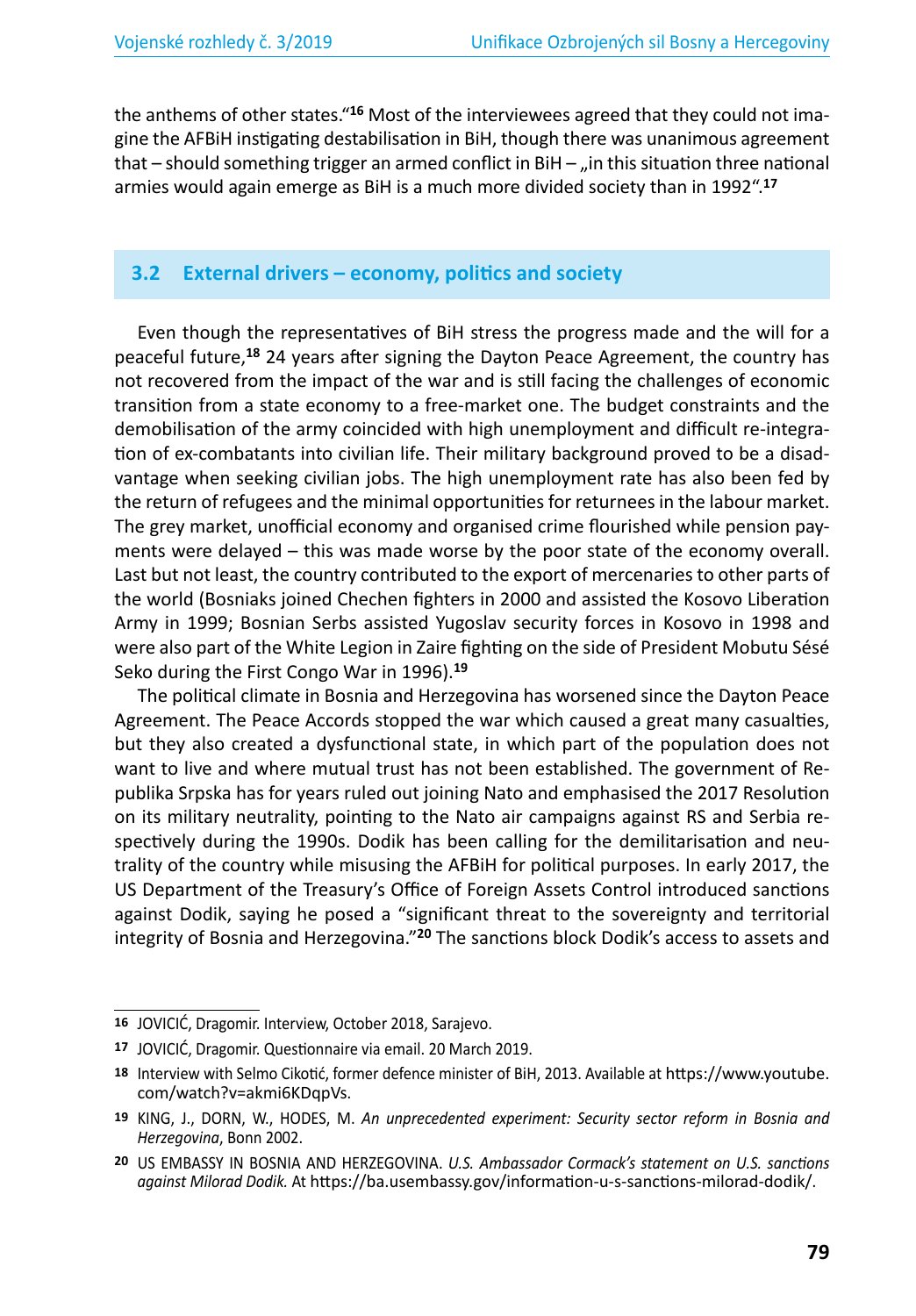any interests in property in the US or within US jurisdiction and US citizens are banned from engaging in transactions with him. Despite strong lobbying, the sanctions have remained in place. The direct reason for their imposition was the January 9 celebration of a public holiday in Republika Srpska.

The controversy arises every year when a military and civilian parade is held in Banja Luka to mark the Day of Republika Srpska despite the fact that BiH's Constitutional Court ruled in 2015 that marking this holiday excluded non-Serbian citizens and was therefore unconstitutional. The date marks the establishment of Republika Srpska in 1992, as well as celebrating the patron saint of RS, St. Stephen. The Republika Srpska authorities contested the decision of the BiH Constitutional Court and called for a referendum in 2016 in which a majority of RS citizens supported the celebrations. General Sefer Halilović of the AFBiH threatened that a conflict would flare up if the referendum was held, and his comments were glossed by Minister of Foreign Affairs Ivica Dačić of Serbia as the greatest threat to peace and stability in the region. Bosniak member of the Bosnian Presidency Bakir Izetbegović stated that the referendum was an example of breaching the Dayton Agreement.**<sup>21</sup>** Nevertheless, every year, the parade of firefighters, cultural and sports groups takes place to celebrate the Day of Republika Srpska and is accompanied by an army parade. This is deplored both by the international community and the representatives of BiH. Obviously, the presence of a ceremonial unit from the Sixth Infantry Brigade of AFBiH is not authorised by the BiH Ministry of Defence but is ordered by the chairman of the Presidency of BiH Mladen Ivanić. The MoD has ordered an investigation into responsibility for this act.**<sup>22</sup>** As a former minister of defence, Selmo Cikotić, stated in an interview: "The influence and control of politics or politicians is the biggest and most serious challenge for the functioning and progress of the AFBiH, in both positive and negative terms."**23** The nationalistic politics remains one of the main threats for the AF-BiH and so for the security in BiH as such. The current negotiations between Kosovo and Serbia about the border adjustments present a threat for sovereignty of the country and could result in strong accent on separatist tendencies in RS, which might be supported by Serbia and Russia.

#### **CONCLUSION – THE UNIFIED ARMED FORCES: MISSION COMPLETED?**

My analysis shows that the process of unifying the AFBiH has been one of the more successful of BiH's achievements, though the armed forces still face many challenges

**23** CIKOTIĆ, Selmo. Former minister of defence. Questionnaire via email, 18 April 2019, Sarajevo.

**<sup>21</sup>** Šef ratnog štaba: *Ako bude referenduma, neće biti RS*. 20. 9. 2016. B92. https://www.b92.net/info/vesti/index.php?yyyy=2016 & mm=09&dd=20&nav\_ category=167&nav\_id=1178741.

**<sup>22</sup>** *Ministarstvo odbrane BiH: Nismo dali odobrenje za ućešce OSBiH u obilježavanju Dana RSa.* Klix-ba. 9. 1. 2017. https://www.klix.ba/vijesti/bih/ministarstvo-odbrane-bih -nismo-dali-odobrenje-za-ucesce-osbih-u-obiljezavanju-dana-rs-a/170109077.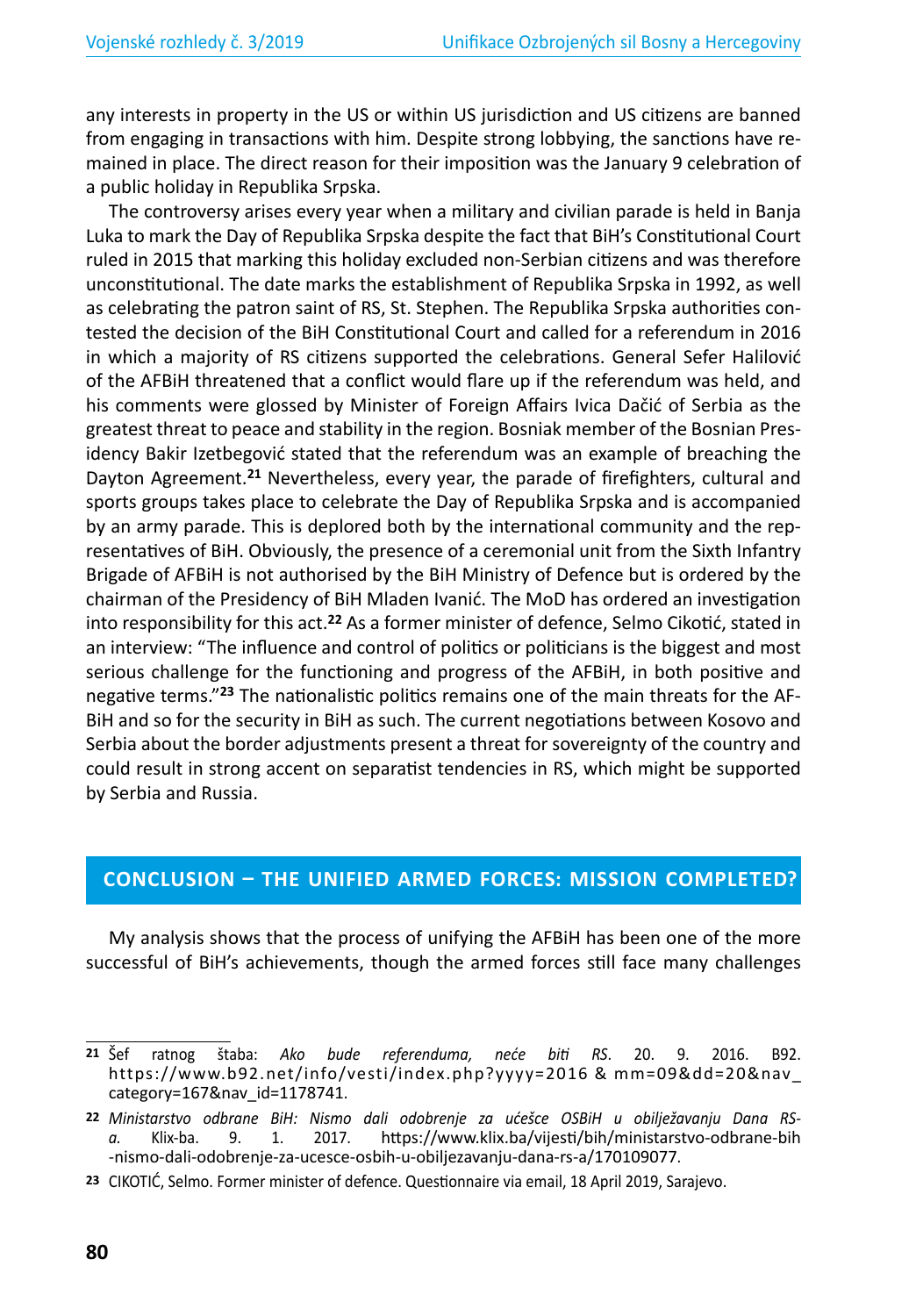and constraints. The armed forces were downscaled from 167,000 soldiers to 10,000. The unification effort, from three different armies with three different commands to one unified body under one common minister of defence, not following either the original entities or ethnic lines, is also commendable.

Despite Nato involvement in the Bosnian and Kosovan war against Serbian positions, BiH identified Nato membership as a priority of its foreign policy as stated in the Bosnia and Herzegovina Defence White Paper, irrespective of the fact that Republika Srpska opposes that aim. Bosnia and Herzegovina also joined the Partnership for Peace (PfP) programme in 2006, while the Individual Partnership Action Plan (IPAP) was agreed with Nato two years later. In 2018, the Alliance decided that BiH was ready to submit its first Annual National Programme, with the ultimate goal of Nato accession. Further successes of the AFBiH have included participation in the Nato-led International Security Assistance Force (ISAF) in Afghanistan and, following the termination of ISAF at the end of 2014, in Nato's Resolute Support Mission (RSM). The military was praised both nationally and internationally for its actions during the floods in Bosnia in 2014.

The main concerns for the BiH armed forces include the old equipment which raises security issues, the economic problems of the country and budget constraints, politicisation and ethnicisation – while ongoing nationalism and the unsure future of BiH remain the greatest external challenges. Only one of my interviewees stated that the armed forces could trigger a conflict, while all of the others believed that it was highly unlikely. Nevertheless, they unanimously stated that, in the event of armed conflict, the army would split along ethnic lines and would take part in the conflict. Not surprisingly, nationalistic politics remains one of the main threats for the AFBiH and so for security in BiH and indeed in the whole region. The developments in Republika Srpska and the negotiations between Kosovo and Serbia about border adjustments might result in separatism in RS, which might be supported by Serbia and Russia. Nevertheless, to conclude, the process of unifying AFBiH has been largely successful, unlike the post-conflict building reconstruction in Bosnia and Herzegovina at large. Nevertheless, in order to call it a success, both processes have to be completed concurrently. There can be no successful story to tell about the unification of the Bosnian military without successful post-conflict state building in BiH.

#### *This paper was written as part of the research project SIVARBAL (Proposal for a system of indicators of early warning of possible crisis situations in the Balkans), funded by the Ministry of Defence of the Czech Republic (defence research programme).*

**Author:** *Věra Stojarová, PhD., graduated at Palacky University (2002) and Masaryk University (2006). Currently, she works as a researcher at the Department of Political Science of the Faculty of Social Studies at Masaryk University focusing on the security of the Western Balkans. She is the author of several monographs and expert articles focusing on extremism and radicalism in the area of the Western Balkans.*